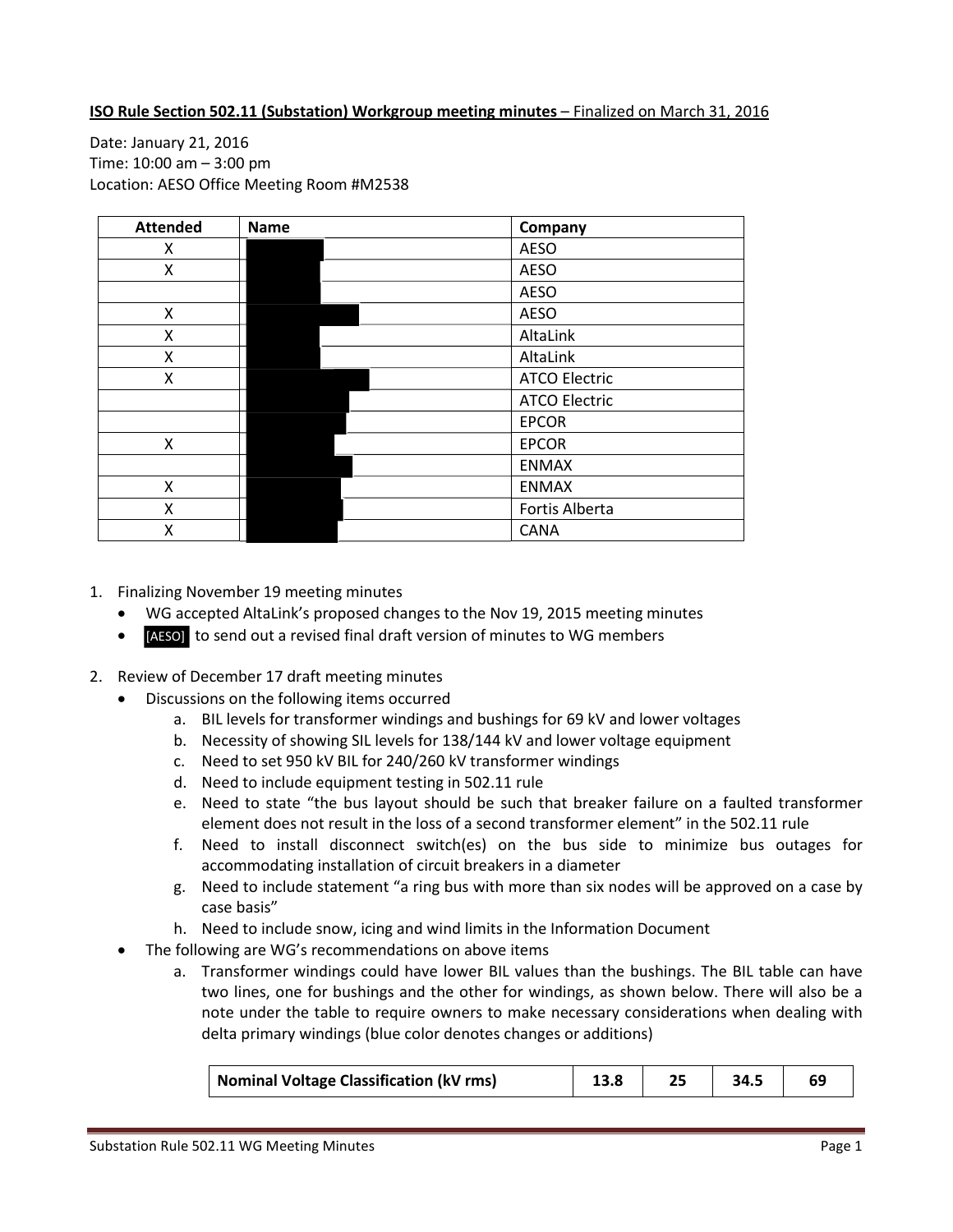| Circuit breakers                                                  | 110 | 150 | 200 | 350 |
|-------------------------------------------------------------------|-----|-----|-----|-----|
| Indoor switchgear                                                 | 95  | 125 | 170 | 350 |
| Transformer and shunt reactors windings (with<br>surge arresters) | 95  | 125 | 170 | 350 |
| Transformers, shunt reactors bushings (with<br>surge arresters)   | 110 | 150 | 200 | 350 |
| All other equipment (CTs, PTs, busbars, etc.)                     | 110 | 150 | 200 | 350 |

b. There is no need to specify SIL values for 138/144 kV and lower voltages, as shown below (blue color denotes changes)

| <b>Nominal Voltage Classification</b>                         | 138/144    |                  | 240/260    |            | 500        |            |
|---------------------------------------------------------------|------------|------------------|------------|------------|------------|------------|
| (kV rms)                                                      | <b>BIL</b> | <b>SIL</b>       | <b>BIL</b> | <b>SIL</b> | <b>BIL</b> | <b>SIL</b> |
| Station Post Insulators and<br>Airbreaks                      | 550        | 450<br><b>NA</b> | 900        | 750        | 1550       | 1175       |
| <b>Circuit Breakers</b>                                       | 650        | 540<br><b>NA</b> | 1050       | 850        | 1800       | 1425       |
| <b>Current and Potential</b><br><b>Transformers</b>           | 650        | 540<br><b>NA</b> | 1050       | 850        | 1800       | 1425       |
| <b>Transformer Windings</b><br>(protected by surge arresters) | 550        | 450<br><b>NA</b> | 850        | 750        | 1550       | 1175       |

- c. Use 850 kV as the minimum BIL for 240/260 kV transformer windings
- d. Action: The AESO will discuss internally respecting the need to include transformer testing requirement in the rule
- e. There is no need to specify "the bus layout should be such that breaker failure on a faulted transformer element does not result in the loss of a second transformer element" in the rule, as this is redundant to the requirement "a faulted element must not result in the loss of an additional transformer element"
- f. Wording in the rule should be flexible. WG favors statement like "considerations should be given to minimize future bus outages when installing breakers in the future"
- g. No need to include "a ring bus with more than six nodes will be approved on a case by case basis"
- h. WG agrees to take out any reference to require substation owners to consult with the incumbent TFO. Action: AltaLink to review this, and bring to next meeting recommended wording for dealing with snow/icing/wind limits in the design of substations, to be potentially included in the Information Document
- WG agreed to finalize the Dec 17, 2015 meeting minutes with above changes. [AESO] to send out the finalized draft meeting minutes to WG members
- 3. Discussion on what will be included in the substation rule 502.11

## Power Transformers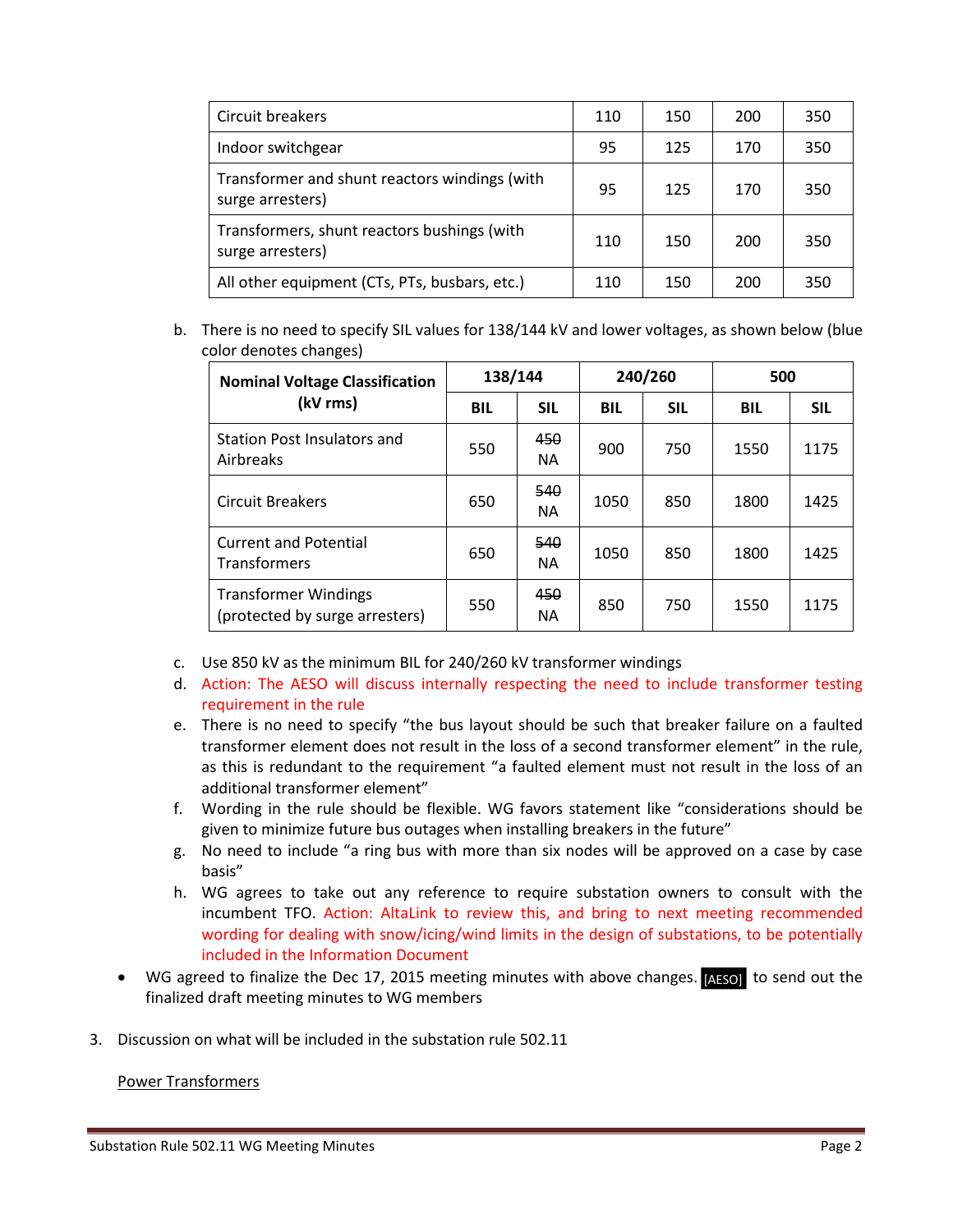[AESO] tabled a PowerPoint presentation with questions to WG members. The following itemizes the questions and the agreements/recommendations from WG members.

 *All transformers should be designed for an in service operating life that is comparable to other electrical apparatus in the same substation. Should we specify minimum expected life of a transformer?*

WG suggests that transformer life is dependent largely on the design and daily usage. WG recommends NOT to include this statement, to the extent that transformer life expectancy depends on many factors, and should not be part of the rule.

 *Should we require single phase transformers for circumstances such as GSU units at very large base load power plants (>800 MW or other values), or 500/240 kV autotransformers with >800 MVA (or other values)?*

WG recognizes that the main drivers for single phase vs. three phase are transportation and spare (service restoration) issues. As such, WG recommends NOT to include this statement, and to leave the determination of single phase vs. three phase transformers with the TFO or the generation owner.

 *All power transformer terminals shall be protected with surge arresters with adequate protective margins and placed close to the transformer bushings considering arrester clearance requirements.*

WG concurs with that all power transformer terminals should be protected with surge arresters on both HV and LV sides, except for those with enclosed LV (or HV) cable termination boxes in which case surge arresters should be placed at the LV (or HV) switchgear end of feeders.

*Should we specify how transformer rating is determined for normal operation?*

WG agrees that it is necessary to specify how transformer rating is determined, and further recommends to use CSA C88 M90 (R2014) or later versions as the standard.

 *Should we specify overloading capability for large power transformers (e.g., >1000 MVA) (note: AESO has been specifying 30-min and 3.5-hrs overloading capability for some large transformers with >1,000 MVA for certain projects)?*

WG generally agrees that overloading capability for large power transformers with normal loss of life can be specified. However, the required overloading capability can be specified on a project-by-project basis. WG further recommends to use IEEE C57.91 as the standard. Action: The AESO is to discuss internally about the appropriate wording.

■ Should we require 55<sup>°</sup>C temperature rise (instead of 55/65<sup>°</sup>C or 65<sup>°</sup>C) for certain sized transformers?

WG agrees that 65°C (not 55°C) average temperature rise should be the minimum requirement. This does not prohibit low temperature rise (55°C liquid-filled) transformers to be installed for special applications. It's up to the TFO or the owner of transformer to use high efficiency low temperature rise (such as  $55^{\circ}$ C) transformer and to defend on their decision.

 *Should we require FCBN (Full Capacity Below Nominal) for all 240/138 and 500/240 kV autotransformers?*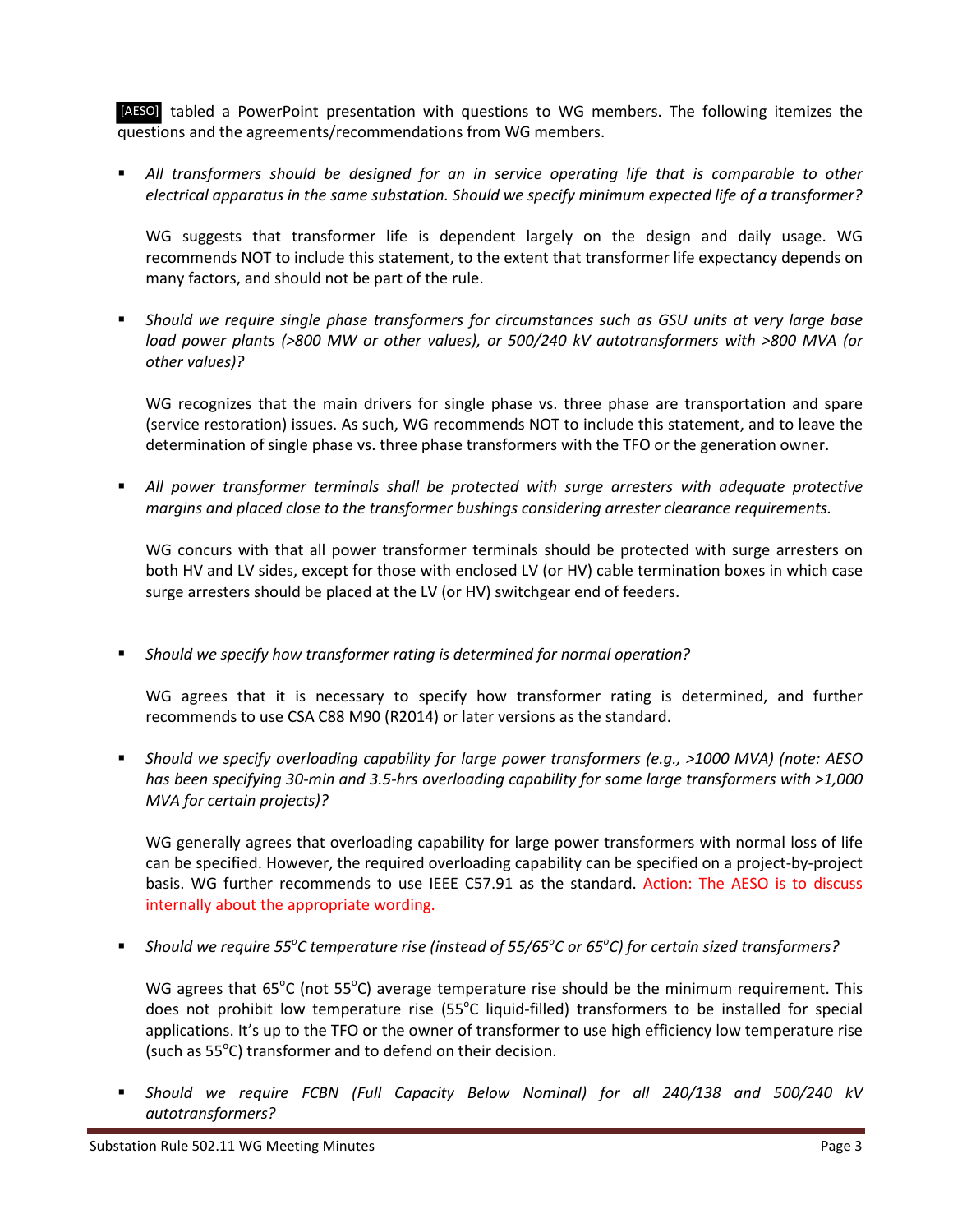WG agrees with this requirement for all power transformers.

*Should we require LTC on every power transformer?*

WG agrees to this requirement, with the exception shown in the bullet below

 *Should we allow the use of De-Energized Tap Changing for certain transformers (e.g., 500 kV and other)?*

WG agrees to this for 500 kV autotransformers and the GSU units.

*Should we require LTC be always placed at the primary winding (or the wye winding)?*

WG recommends NOT to include this, as the rule should not be too prescriptive and too detailed. Although tap points are usually placed on the HV side, a transformer may have a tap changer on the LV winding if advantageous to do so.

*Tap range – should we require minimum number of steps or the range, or power factor range?*

WG recognizes benefits with specifying minimum voltage ranges. Action: The AESO to check with G/L standard and 502.1 rule and other rules for the minimum voltage range requirements.

 *Should we require transformer loss evaluation (no-load loss and load loss) be conducted for all voltage level transformers (AESO to provide loading levels data & economic factors)?*

WG generally agrees to this, and recommends to investigate into using IEEE C57.120 as the standard. It is recognized that some TFO uses a different standard than IEEE C57.120 in evaluating losses. To meet this requirement, the AESO is obligated to provide long term loading levels and economic factors to the TFO and customers.

*Should we specify an acceptable range of impedance?*

WG agrees that the requirement for high/low impedance transformers is a system requirement and is therefore FS specific, and it is the AESO's responsibility to specify the impedance in a functional spec document.

 *Should we require that no-load loss, load loss and auxiliary loss must be all considered when conducting loss evaluation?*

WG recommends NOT to include this, as it is already included in any loss evaluation.

 *Should we mention IEEE Standard C57.120 as the transformer loss evaluation method? If not, what other standard?*

WG agrees NOT to include this, because it is already covered previously.

 *Should we specify that "transformers shall withstand, without damage, the mechanical and thermal stresses by external faults"?*